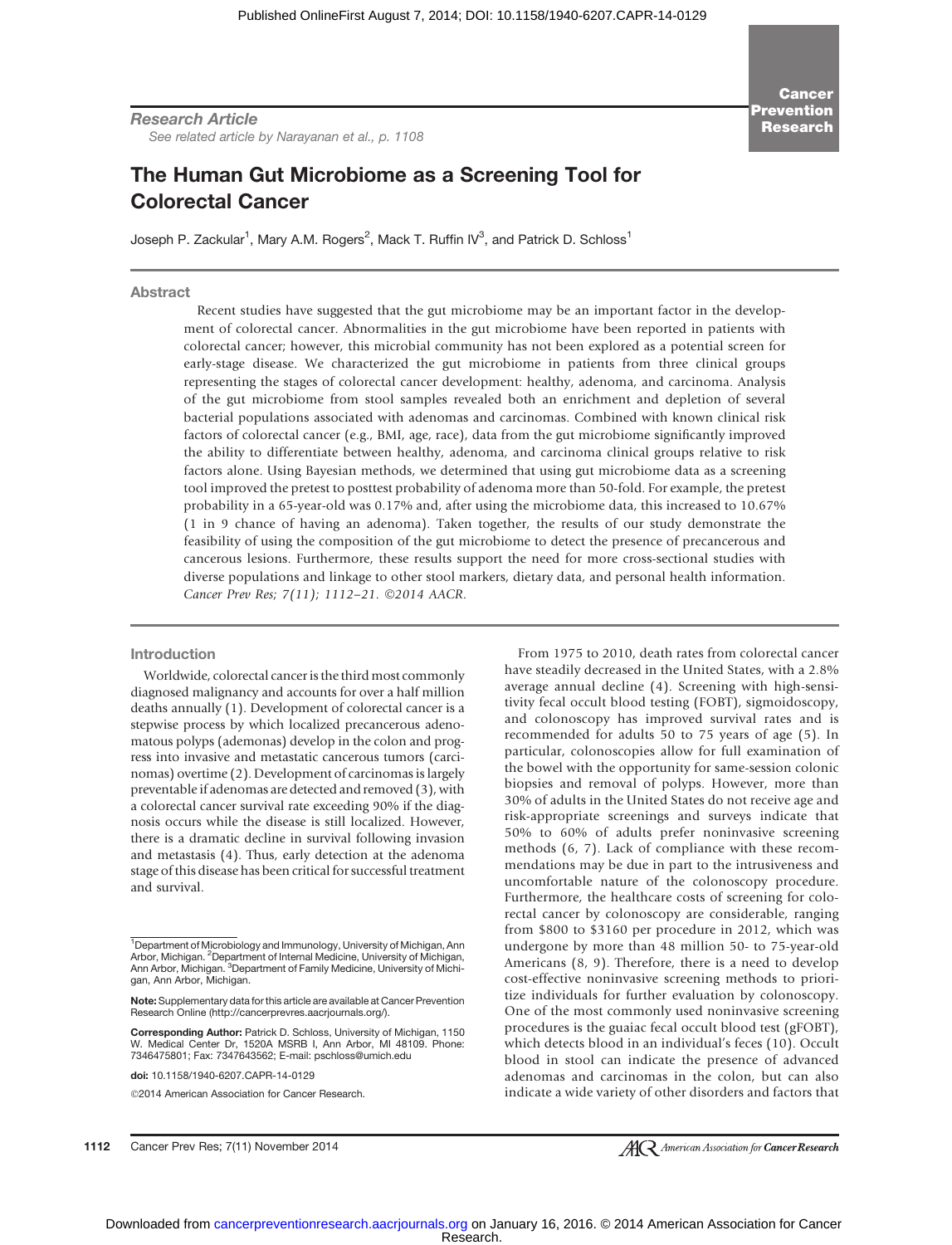may lead to false-positive tests (11). Although the specificity of the method ranges from 87% to 98% (10), the sensitivity can be as low as 9% to 12% (10). With repeated testing using multiple stool samples and regular screening intervals, sensitivity can be dramatically improved (3). Despite these limitations, gFOBT has been shown to reduce mortality from colorectal cancer by 15% to 33%, highlighting the effectiveness of noninvasive screening measures (12–14).

Approximately 70% of colorectal cancer cases develop spontaneously and are of unknown etiology (2). Factors associated with increased risk of colorectal cancer include diet, alcohol, and chronic inflammation of the gastrointestinal tract (15–17). Recently, there has been increasing appreciation for a largely understudied variable in colorectal cancer, the gut microbiome. This collection of symbiotic microorganisms inhabits the gastrointestinal tract and is associated with diseases such as obesity and inflammatory bowel disease (18, 19). In animal studies, evidence suggests that through interaction with the immune system, production of cancer-associated metabolites, and the release of genotoxic virulence factors, bacteria can directly contribute to the development of colorectal cancer (20–22). Furthermore, in human studies, patients with colorectal cancer have an abnormal gut microbiome structure when compared with healthy patients (23–25). Taken together, this suggests that the gut microbiome might be a candidate biomarker for early detection of colorectal cancer.

We hypothesized that using novel microbiome biomarkers of colorectal cancer in concert with known clinical risk factors could improve the ability to identify candidates for colonoscopy. We compared the microbiome of healthy individuals, persons with adenomas, and patients with colorectal carcinomas. We sequenced the V4 region of the 16S rRNA gene from the feces of each individual using the Illumina MiSeq sequencing platform. The resulting data were used to test our hypothesis that the incorporation of microbiome data would significantly improve the ability to distinguish among the 3 types of individuals, beyond clinical (demographic) data and FOBT results. This analysis demonstrates that the microbiome provides a powerful

source of biomarkers for identifying individuals harboring adenomas and carcinomas.

### Materials and Methods

#### Study design and sample collection

As part of the National Cancer Institute–funded Early Detection Research Network (EDRN), the Great Lakes-New England Clinical Epidemiological Center (GLNE CEC) created a biorepository that included whole evacuated stool for studies on potential molecular markers for the detection of colonic precancerous and cancerous conditions and cancer risk assessment. This study was approved by the University of Michigan Institutional Review Board and all subjects provided informed consent. Eligible patients were 18 years of age or older, able to tolerate 58 mL of blood removal at 2 time points, willing to complete an gFOBT Kit, able to provide informed consent, and had colonoscopy and histologically confirmed colonic disease status. Patients were excluded if known HIV or chronic viral hepatitis, known HNPCC or FAP, inflammatory bowel disease, any surgery, radiation or chemotherapy for their current colorectal cancer or colonic adenoma. Colonoscopies were performed and fecal samples were collected from subjects in 4 locations: Toronto (Ontario, Canada), Boston (Massachusetts, USA), Houston (Texas, USA), and Ann Arbor (Michigan, USA). Following endoscopic examination, patients without colonic abnormalities were designated as healthy. Examinations that revealed the presence of lesions resulted in a biopsy and subsequence diagnosis of adenoma or carcinoma. For each patient, clinical data were collected, including demographic information and the results of the gFOBT (Table 1). There were no significant differences in age or current medication use among the 3 patient groups. However, among our samples, men, whites, and those with greater BMI were more likely to have colorectal cancer (Table 1).

All participants collected a whole evacuated stool in a hat with no preservatives after following the usual dietary and medication restrictions for 24 hours. Immediately after collection, the patient prepared a gFOBT 6-Panel Kit (Sensa Hemocult II; Beckman-Coulter) from different areas of the

| <b>Table 1.</b> Characteristics of subjects in each clinical group |                |            |             |         |  |
|--------------------------------------------------------------------|----------------|------------|-------------|---------|--|
|                                                                    | <b>Healthy</b> | Adenoma    | Cancer      | P value |  |
| Age, years (mean, SD)                                              | 55.3(9.2)      | 61.3(11.1) | 59.4 (11.0) | 0.080   |  |
| Gender (n, %)                                                      |                |            |             |         |  |
| Men                                                                | 11 (37%)       | 18 (60%)   | 21 (70%)    |         |  |
| Women                                                              | 19 (63%)       | 12 (40%)   | 9(30%)      | 0.029   |  |
| Race/ethnicity                                                     |                |            |             |         |  |
| Non-Hispanic White                                                 | 21 (70%)       | 27 (90%)   | 28 (93%)    |         |  |
| Other                                                              | 9(30%)         | 3(10%)     | 2(7%)       | 0.026   |  |
| BMI (mean, SD)                                                     | 26.6(5.2)      | 27.4(4.4)  | 30.7(7.2)   | 0.022   |  |
| Current medication use (n, %)                                      | 23 (77%)       | 21 (70%)   | 26 (87%)    | 0.295   |  |
| Positive FOBT (n, %)                                               | $0(0\%)$       | 4 (13%)    | 22 (73%)    | 0.001   |  |

www.aacrjournals.org **Cancer Prev Res**; 7(11) November 2014 1113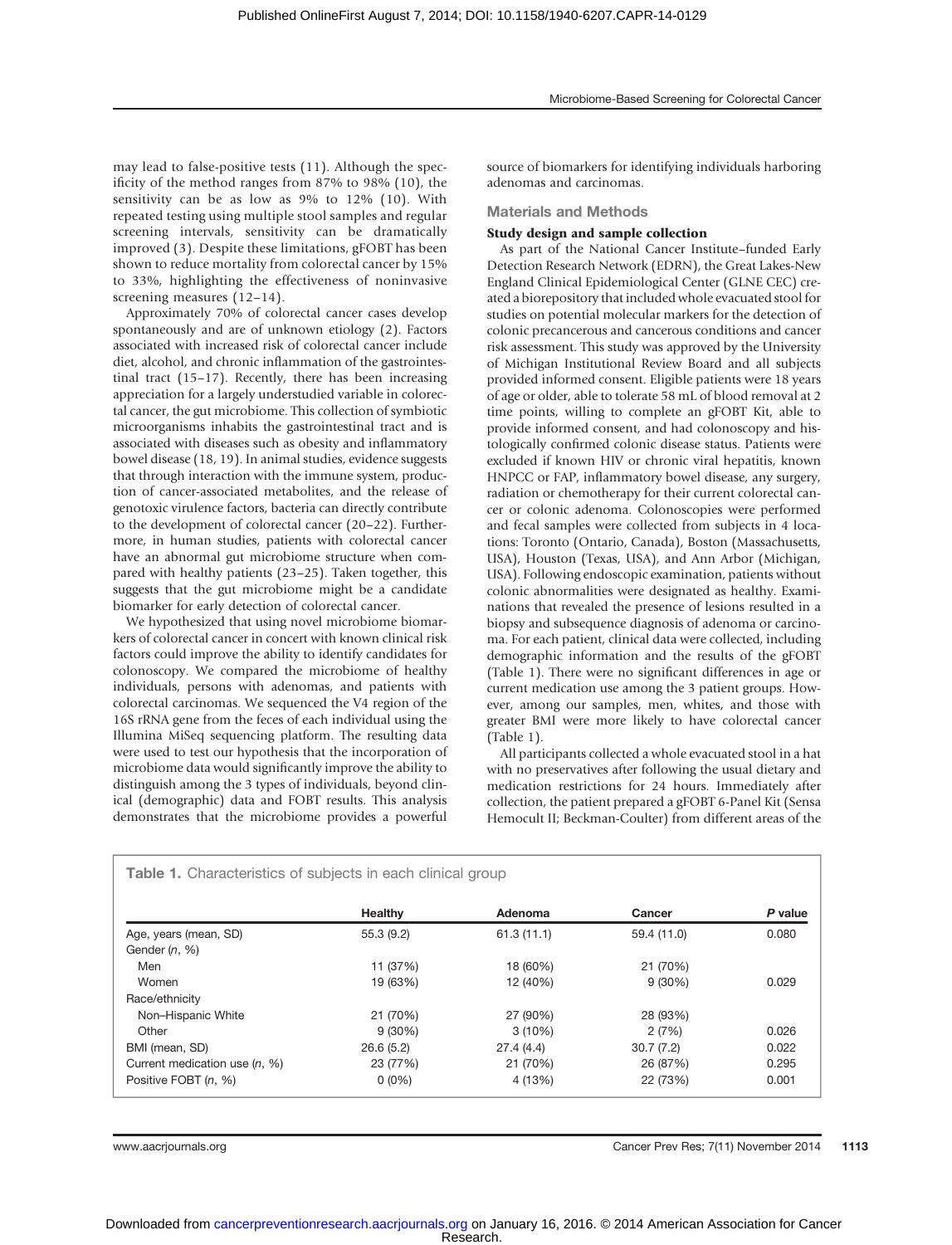stool. The whole stool was then packaged in an insulated box with ice packs and shipped to the processing center along with the gFOBT cards via next day delivery. Upon receipt, the feces were stored at  $-80^{\circ}$ C. The gFOBT was processed and interpreted as soon as it arrived at the processing center. If any of the 6 wells were positive, the Kit was recorded as positive for the participant. All participants had intact colonic lesions at time of stool collection. Study participants provided their stool sample between 1 and 2 weeks after their colonoscopy preparation. This period of time has previously been shown to be sufficient to allow the microbiome to recover (26). We were provided with 90 stool samples and linked data randomly chosen from disease groups of healthy ( $n = 30$ ), colonic adenoma  $(n = 30)$ , and colonic adenocarcinoma  $(n = 30)$ .

# DNA extraction and 16S rRNA gene sequencing

Microbial genomic DNA was extracted using the Power-Soil-htp 96 Well Soil DNA Isolation Kit (Mo Bio Laboratories) using an EPMotion 5075 pipetting system. The V4 region of the 16S rRNA gene from each sample was amplified and sequenced using the Illumina MiSeq Personal Sequencing platform as described elsewhere (27). Sequences were curated as described previously using the mothur software package (28). Briefly, we reduced sequencing and PCR errors, aligned the resulting sequences to the SILVA 16S rRNA sequence database (29), and removed any chimeric sequences flagged by UCHIME (30). After curation, we obtained between 25,953 and 404,696 sequences per sample (median  $= 95,464$ ), with a median length of 253 bp. To limit effects of uneven sampling, we rarefied the dataset to 25,953 sequences per sample. Parallel sequencing of a mock community revealed an error rate of 0.03%. All fastq files and the MIMARKS spreadsheet are available at http://www.mothur.org/MicrobiomeBiomarkerCRC.

# Gut microbiome biomarker discovery analysis

Sequences were clustered into operational taxonomic units (OTU) at a 97% similarity cutoff and the relative abundance was calculated for OTUs in each sample. All sequences were classified using a naïve Bayesian classifier trained against the RDP training set (version 9; http:// sourceforge.net/projects/rdp-classifier/) and OTUs were assigned a classification based on which taxonomy had the majority consensus of sequences within a given OTU (31). Differentially abundant OTUs were selected using the biomarker discovery algorithm, LEfSe [linear discriminant analysis (LDA) effect size] for each pairwise comparison of clinical groups (ref. 32; healthy vs. adenoma, healthy vs. carcinoma, adenoma vs. carcinoma, healthy vs. colonic lesion). In short, LEfSe first uses a nonparametric factorial Kruskal–Wallis sum-rank test to identify differentially abundant OTUs. This is followed by a set of pairwise tests among clinical groups to ensure biologic consistency using the Wilcoxon rank-sum test. LDA is then used to estimate the effect size of each differentially abundant OTU. We then ranked LEfSe statistics to assess greatest differences in microbial relative abundance across patient groups.

## Data analyses

Analyses of patient-level characteristics across the 3 clinical groups utilized Pearson  $\chi^2$  test for categorical data and one-way ANOVA for continuous variables. Clinical variables evaluated were age, gender, race/ethnicity, body mass index (BMI,  $\text{kg/m}^2$ ), and current medications. One missing value for BMI was imputed. Logit models were generated using both clinical and microbiome data as independent variables to contrast differences across disease groups (i.e., healthy vs. adenomas, healthy vs. cancer, adenomas vs. cancer). OTUs demonstrating the highest LDAs were entered into a logit model and their ability to discriminate group classification was evaluated using area under the receiver operator characteristic (ROC) curve. We used a maximum of 6 OTUs for each model to avoid potentially overfitting the model. It is important to note that in the first phase of the data analyses, the greatest ranked differences in OTUs (represented by the LEfSe statistic) were used to select the OTUs, not through multiple hypothesis testing. Differences between nested logit models were compared using the test for the equality of ROC areas (33). Data were available on gFOBT status and therefore, this was entered as an independent variable when comparing adenoma versus carcinoma. Although we considered possible options for validation, both cross-validation and bootstrapping have been shown to be unreliable in small samples (34). However, Bayesian intervals have been recommended for analyses of crossclassification in small samples and therefore, we calculated 95% Bayesian intervals for the Youden J statistic (maximum percentage correctly classified) in the final microbiome models (34). It is important to note that, in our cross-classification, there was no knowledge of types of microorganisms present in the feces at the time of determination of lesions (normal, adenoma, carcinoma). Therefore, our cross-classification variables are assumed to be independent in this regard (blinded assessment) and fulfill underlying assumptions of testing. We tested using an experiment wide error rate (i.e.,  $\alpha$ ) of 0.05 and performed 2-tailed tests. Analyses were conducted in Stata/MP 13.1.

We used Bayesian methods to estimate the probability of adenoma based on relative abundance data taken from the gut microbiome (35). Because colorectal cancer screening involves detection of early stages of disease, data from the model differentiating adenoma from healthy colons formed the basis of a preliminary screening test. Sensitivity, specificity, and positive likelihood ratios were calculated based on our study results, with failure to detect any appreciable level of any of these 5 OTUs (0 relative abundance) indicating possible pathology (i.e., positive test). Because the false-positive rate of this test was 0%, we applied a continuity correction of 0.1 to each cell and calculated the likelihood ratio of a positive test and the 95% confidence intervals (CI) using Jeffreys' Bayesian credible interval (36). The likelihood ratio was then applied to the pretest probability of colorectal cancer based on national Surveillance Epidemiology and End Results (SEER) data, years 2000 to 2010 (4).

1114 Cancer Prev Res; 7(11) November 2014 Cancer Prevention Research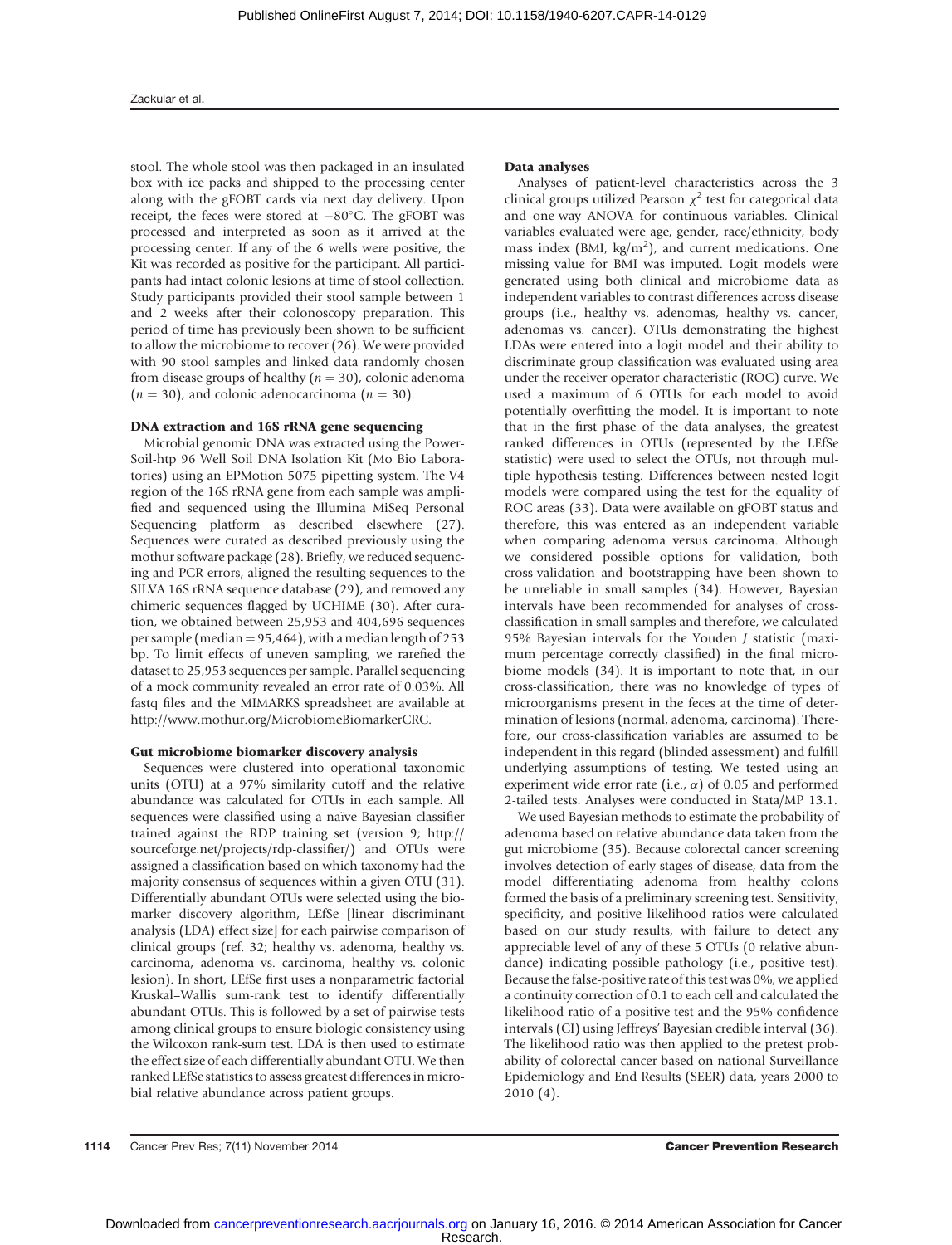# **Results**

### Comparison of healthy and adenoma clinical groups

We utilized logit regression models to differentiate between patients in the healthy and adenoma clinical groups. Preliminary models were generated using age, gender, race/ethnicity, BMI, and medication use as independent variables. For these subjects, both age and race were significantly associated with the presence of adenomas (AUC = 0.713; 95% CI, 0.580-0.845; P  $= 0.009$ ). There were also differences in the gut microbiome between individuals with and without adenomas. Relative to healthy subjects, subjects with adenomas had higher relative abundances of OTUs affiliated with the Ruminococcaceae (OTU 21), Clostridium (OTU 60), Pseudomonas (OTU 3322), and Porphyromonadaceae (OTUs 1901 and 1903); they had lower relative abundances of OTUs affiliated with the Bacteroides (OTUs 1889 and 1913), Lachnospiraceae (OTU 36), Clostridiales (OTU 38), and Clostridium (OTUs 20, 97, 99; Supplementary Fig. S1). The model that yielded the greatest differentiation between adenoma and healthy groups included age, race, and 5 OTUs (OTUs 38, 99, 136, 1889, 1913; Fig. 1A). The addition of these 5 OTUs significantly improved the predictive ability of the model beyond that of age and race only  $(AUC =$ 0.896; 95% CI, 0.816–0.976;  $P = 0.002$ ; Fig. 1B). Youden J statistic fell at a sensitivity of 90% and specificity of 80% in this model, yielding a 4.5-fold increase in posttest to pretest probability of detecting adenoma (95%, 3.3–6.0-fold).

# Comparison of healthy and carcinoma clinical groups

Next, we generated logit models using clinical and microbiome data to differentiate between patients in the healthy and carcinoma groups. Age, race, and BMI were predictive of carcinomas (AUC = 0.798; 95% CI, 0.686-0.910;  $P$  < 0.001). We observed that relative to healthy subjects, subjects with carcinomas had higher abundances of OTUs associated with Fusobacterium (OTU 2458), Porphyromonas (OTU 1905), Lachnospiraceae (OTUs 31, 59, 32, 116, 85), and Enterobacteriaceae (OTU 2479); they had lower relative abundances of OTUs affiliated with the Bacteroides (OTU 1889), Lachnospiraceae (OTUs 23, 30, 253, 136), and Clostridiales (OTU 42; Supplementary Fig. S2). To test the hypothesis that the gut microbiome could improve our ability to predict the presence of carcinomas, we added these OTUs to the logit model we generated based on the subjects' age, race, and BMI (Fig. 2B). The model with the greatest discriminatory ability included age, race, BMI, and 6 OTUs (OTUs 136, 1901, 1905, 1913, 2479, 2458; Fig. 2A). This model significantly improved the ability to distinguish between healthy and carcinoma compared with the model containing age, race, and BMI only ( $AUC = 0.922$ ; 95% CI, 0.858-0.986;  $P = 0.012$ ; Fig. 2B). Youden J statistic occurred at a sensitivity of 90% and a specificity of 83.3% in the full model, yielding a 5.4-fold increase in posttest to pretest probability of detecting carcinoma (95%, 4.1–7.0-fold).

# Comparison of healthy individuals to those with colonic lesions

Next, we explored the ability of the gut microbiome to differentiate between healthy subjects and those with



Figure 1. Microbial biomarkers improve accuracy of predictive models for healthy and adenoma clinical groups. A, relative abundance of differentially abundant OTUs for all healthy ( $n = 30$ ; gray) and adenoma ( $n = 30$ ; black) subjects. The mean relative abundance is represented for each clinical group by a vertical black line. B, ROC curves for microbial biomarkers alone, clinical data alone, and microbial biomarkers with clinical data. The straight line represents the null model.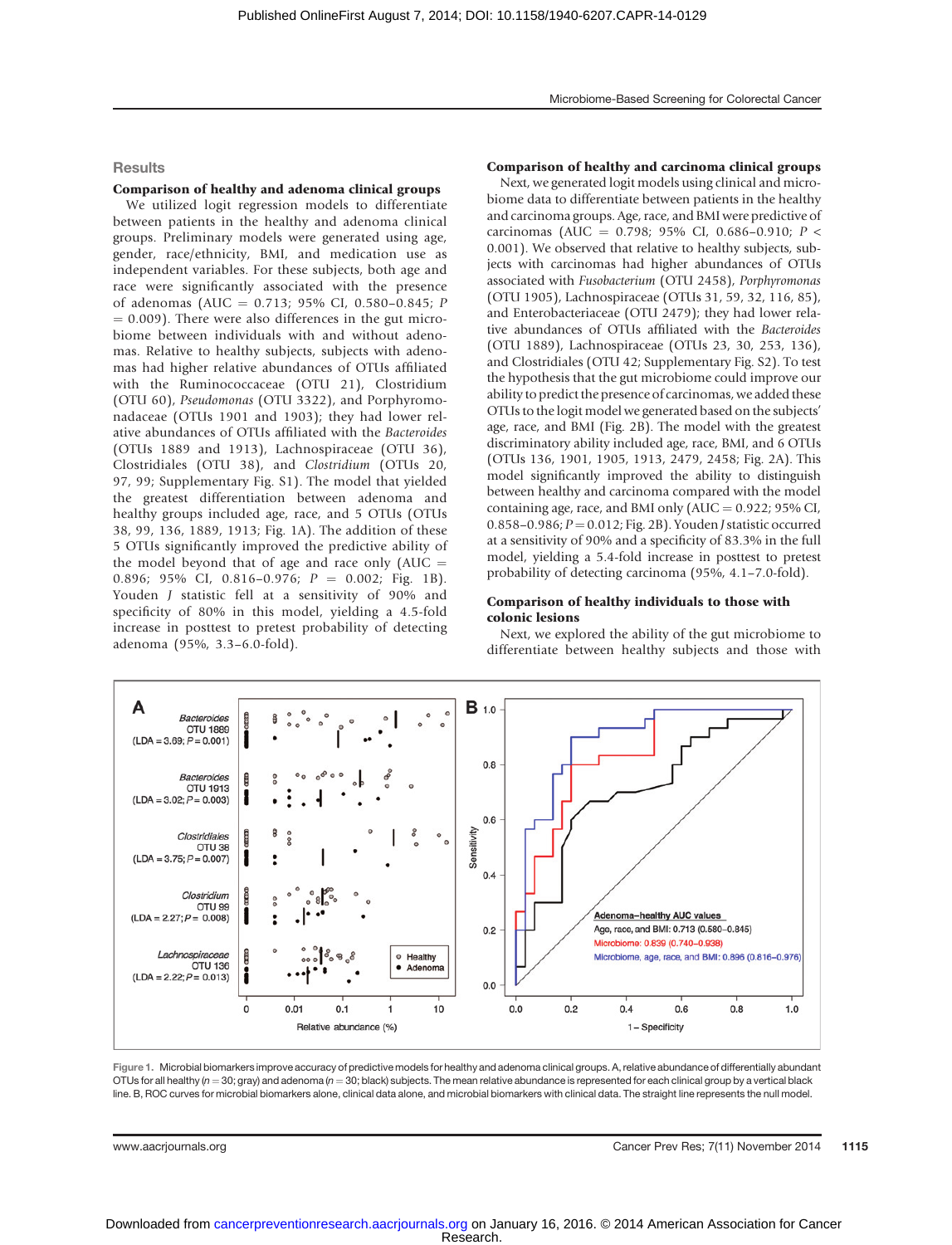



Figure 2. Microbial biomarkers improve accuracy of predictive models for healthy and carcinoma clinical groups. A, relative abundance of differentially abundant OTUs for all healthy ( $n = 30$ ; gray) and carcinoma ( $n = 30$ ; black) subjects. The mean relative abundance is represented for each clinical group by a vertical black line. B, ROC curves for microbial biomarkers alone, clinical data alone, and microbial biomarkers with clinical data. The straight line represents the null model.

either adenoma or carcinomas. Thus, we combined the clinical and microbiome data from adenoma and carcinoma subjects to create a combined colonic lesion group. We then generated a logit model to differentiate between healthy subjects and the colonic lesion group. Clinical variables that were predictive of colonic lesion were age, gender, and race (AUC =  $0.754$ ; 95% CI, 0.648-0.859; Fig. 3). To test the hypothesis that the gut microbiome could improve our ability to predict the presence of colonic lesions regardless of stage, we added 6 OTUs (OTU 136, 253, 1889, 1897, 1913, and 2891; Supplementary Fig. S3) to this logit model. Age, gender, race, and these 6 OTUs significantly improved the ability to distinguish between the healthy and colonic lesion combined groups (AUC =  $0.936$ ; 95% CI, 0.887-0.985;  $P < 0.001$ ; Fig. 3).

# Comparison of adenoma and carcinoma clinical groups

Finally, we generated logit models using clinical and microbiome data to differentiate between patients in the adenoma and carcinoma groups. A patient's BMI was the only clinical variable that discriminated between the adenoma and carcinoma clinical groups ( $AUC = 0.658$ ; 95% CI, 0.518–0.799;  $P = 0.023$ ). When examining populations within the gut microbiome, relative to subjects with adenomas, those with carcinomas harbored higher relative abundances of OTUs that affiliated with the Fusobacterium (OTU 2458), Bacteroides (OTU 1882), Phascolarctobacterium (OTU 2395), and Porphyromonas (OTU 1905). In contrast,

OTUs affiliated with Blautia (OTU 9), Ruminococcus (OTU 16), Clostridium (OTUs 60 and 93), Lachnospiraceae (OTU 12 and 23) were more abundant in subjects with adenomas (Supplementary Fig. S4). Next, we constructed a logit model to differentiate between the adenoma and carcinoma clinical groups using BMI with microbiome data. The model that provided the greatest differentiation between carcinoma and adenoma included BMI and 4 OTUs (OTUs 1905, 2395, 2458, and 3235; Fig. 4A). This model provided significantly greater discrimination than BMI alone (AUC  $= 0.963$ ; 95% CI, 0.921-1.00;  $P < 0.001$ ; Fig. 4B). Examination of the relative abundance of OTUs associated with the Fusobacterium genera revealed no significant associations between Fusobacterium and the stage or location of carcinomas.

# Complementing gFOBT test with microbiome-based models

Because gFOBT is the most common, noninvasive screening tool for colorectal cancer, we evaluated whether the microbiome-based models could be improved by including gFOBT results. The gFOBT test had 100% specificity in our study when comparing healthy individuals to those with colonic lesions. That is, patients without colonic lesions tested negative on the gFOBT. In an analysis comparing adenoma and carcinoma groups, the odds ratio for gFOBT was 3.76 (95% CI, 1.04–13.65) when entered as a single explanatory variable, with  $AUC = 0.617$ . In contrast, the microbiome data alone yielded an AUC of 0.952. The model combining BMI, gFOBT, and the microbiome data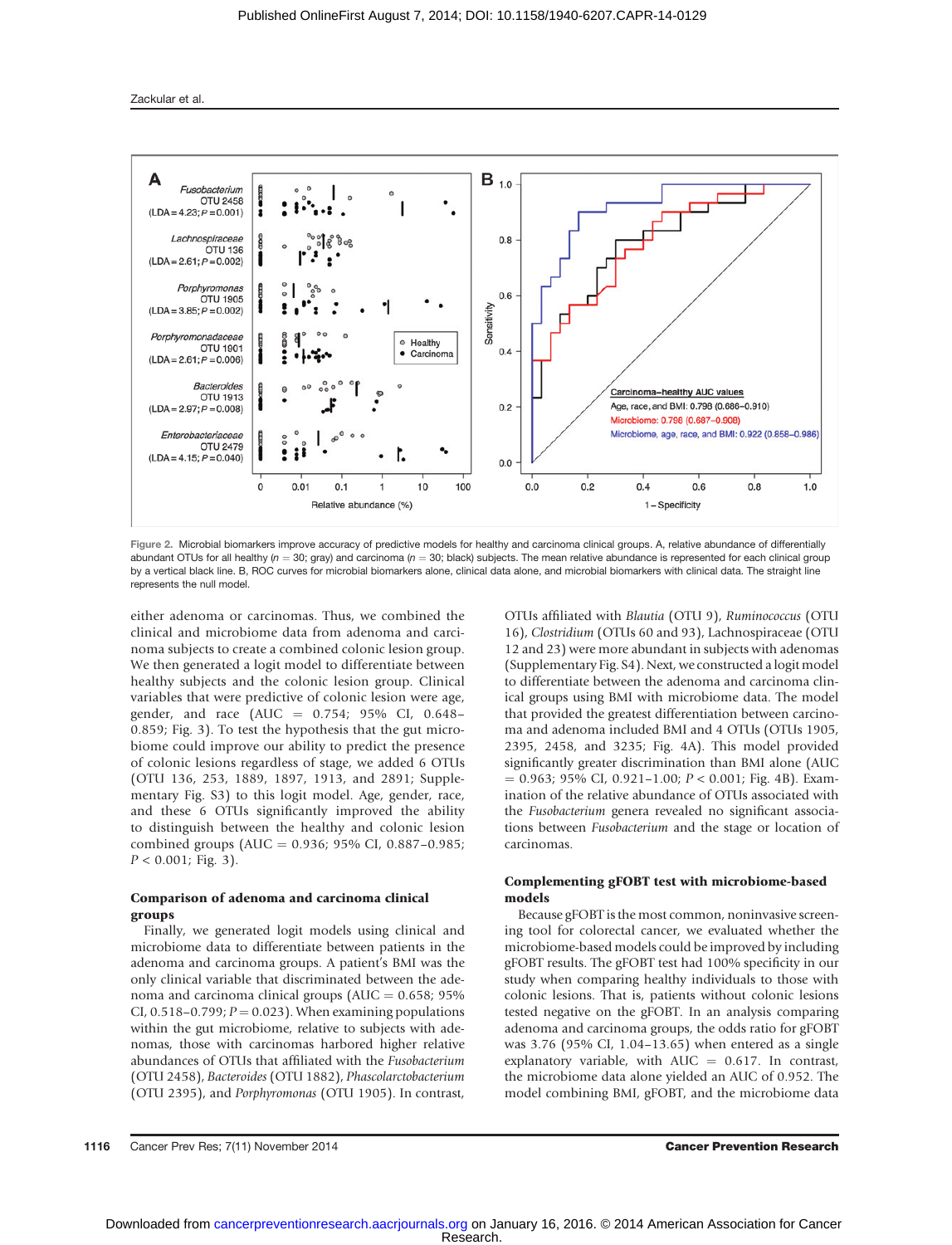



Figure 3. Microbial biomarkers improve accuracy of predictive models for differentiating between healthy subjects and those with colonic lesions. Adenoma and carcinoma subjects were combined into a single clinical group (lesions:  $n = 60$ ). A, relative abundance of differentially abundant OTUs for healthy  $(n = 30;$  gray) subjects and those with lesions ( $n = 60;$  black). The mean relative abundance is represented for each clinical group by a vertical black line. B, ROC curves for microbial biomarkers alone, clinical data alone, and microbial biomarkers with clinical data. The straight line represents the null model.

(OTUs 1905, 2395, 2458, and 3235) provided excellent discriminatory ability (AUC =  $0.969$ ; 95% CI, 0.935-1.000; Fig. 4B).

Application of microbiome results to population data

To further test the capacity of the gut microbiome as a colorectal cancer screening candidate, we extracted data



Figure 4. Microbial biomarkers improve accuracy of predictive models for adenoma and carcinoma clinical groups. A, relative abundance of differentially abundant OTUs for adenoma ( $n = 30$ ; gray) and carcinoma ( $n = 30$ ; black) subjects. The mean relative abundance is represented for each clinical group by a vertical black line. B, ROC curves for microbial biomarkers alone, clinical data alone, FOBT alone, microbial biomarkers with clinical data, and microbial biomarkers with FOBT and clinical data. For each comparison, the straight line represents the null model.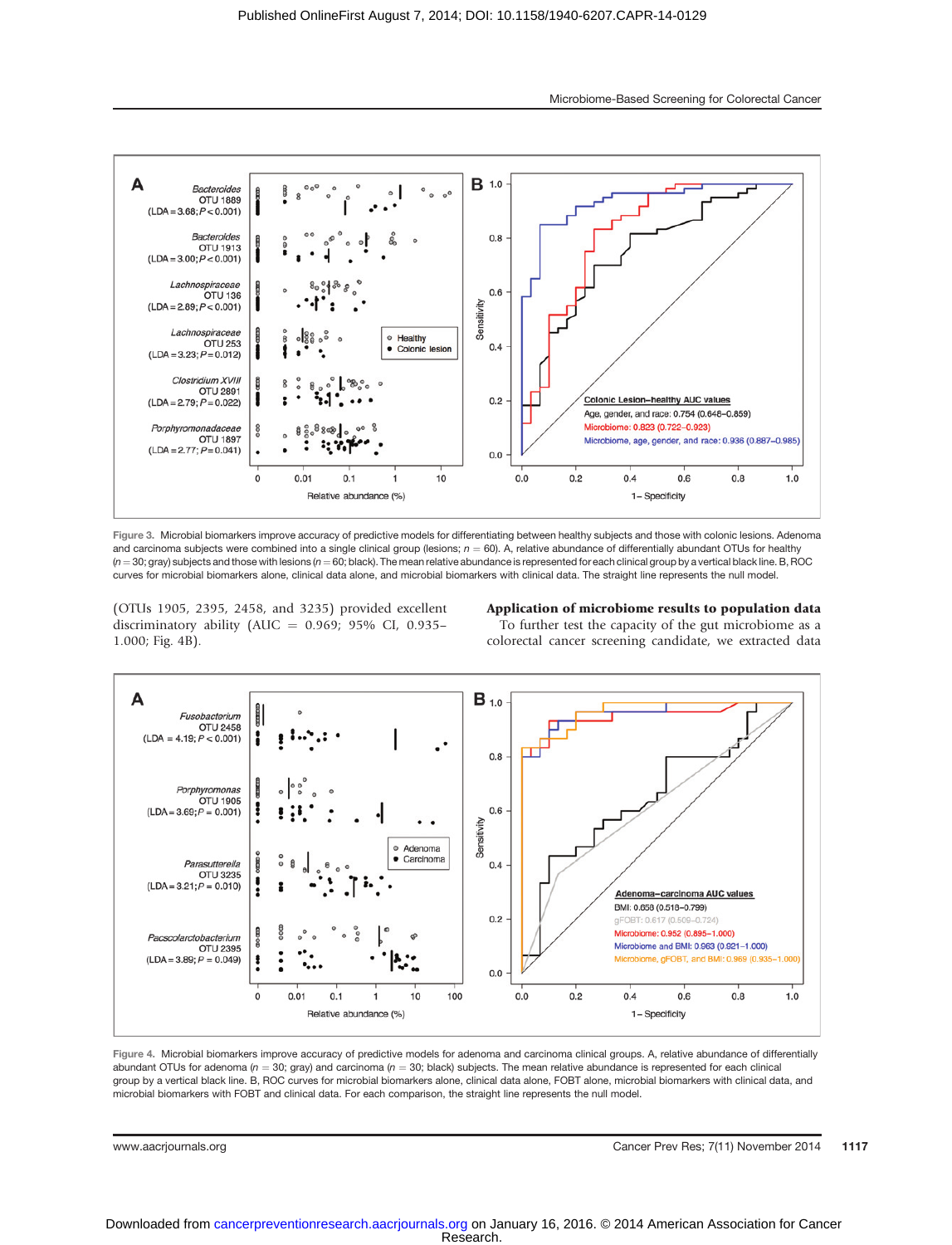| Age at<br>diagnosis (years) | Incidence rate<br>(per 100,000 people) <sup>a</sup> | <b>Pretest</b><br>probability | <b>Pretest</b><br>odds | <b>Posttest</b><br>odds <sup>b</sup> | <b>Posttest</b><br>probability | 95% CI for<br>posttest probability |
|-----------------------------|-----------------------------------------------------|-------------------------------|------------------------|--------------------------------------|--------------------------------|------------------------------------|
| $35 - 39$                   | 8.2                                                 | 0.0001                        | 0.000082               | 0.0058                               | 0.0058                         | 0.0045-0.0074                      |
| $40 - 44$                   | 15.8                                                | 0.0002                        | 0.000158               | 0.0112                               | 0.0111                         | 0.0092-0.0133                      |
| $45 - 49$                   | 29.1                                                | 0.0003                        | 0.000291               | 0.0207                               | 0.0203                         | 0.0177-0.0232                      |
| $50 - 54$                   | 55.8                                                | 0.0006                        | 0.000558               | 0.0396                               | 0.0381                         | 0.0345-0.0420                      |
| $55 - 59$                   | 77.0                                                | 0.0008                        | 0.000771               | 0.0547                               | 0.0519                         | 0.0477-0.0564                      |
| 60-64                       | 112.0                                               | 0.0011                        | 0.001122               | 0.0796                               | 0.0738                         | 0.0688-0.0790                      |
| 65-69                       | 168.0                                               | 0.0017                        | 0.001683               | 0.1195                               | 0.1067                         | 0.1008-0.1129                      |
| $70 - 74$                   | 223.4                                               | 0.0022                        | 0.002239               | 0.1590                               | 0.1372                         | 0.1306-0.1440                      |
| $75 - 79$                   | 283.3                                               | 0.0028                        | 0.002841               | 0.2017                               | 0.1678                         | 0.1606-0.1752                      |
| $80 - 84$                   | 337.1                                               | 0.0034                        | 0.003382               | 0.2401                               | 0.1936                         | 0.1859-0.2014                      |
| $85+$                       | 376.4                                               | 0.0038                        | 0.003778               | 0.2682                               | 0.2115                         | 0.2036-0.2196                      |

from SEER for age-specific incidence rates of colorectal cancer in the United States. Because likely candidates for colorectal cancer screening would target identification of early-stage disease (adenoma), we designed a preliminary screening test based on the 5 OTUs (OTUs 38, 99, 136, 1889, and 1913), which were enriched in healthy subjects compared with patients with adenomas. Persons who had any detectable levels (relative abundance  $> 0$ ) of these 5 OTUs were more likely to have healthy colons and constituted a negative test. Using a Bayesian model, we calculated the positive likelihood ratio for this preliminary screening test and applied it to population probabilities of SEER for each age group (Table 2). The likelihood ratio of this test was 71 [95% CI, 64.78–77.22; sensitivity =  $23.3\%$  (7/30); specificity =  $100\%$  (30/30)]. As can be seen in Table 2, individuals who are 65 years of age had a pretest probability of SEER of 0.17% based on nationwide SEER data. When we applied the OTU test to this age group, the probability of adenoma was 10.67% after knowing the microbiome data (1 in 9 chance of having an adenoma). For people 50 years of age, the results suggest a one in 26 chance of having an adenoma with a positive OTU test, and for adults 80 years of age; a positive OTU test yielded a 1 in 5 chance of having an adenoma.

For comparison purposes, we assessed the pretest-toposttest probabilities of detecting adenoma based on the gFOBT results in this sample. The likelihood ratio of a positive gFOBT was 41 (95% CI, 34.75–47.25), which was lower than the likelihood ratio of a positive microbiome test (i.e.,  $LR+=71$ ). For a person who is 65 years of age with a positive gFOBT, the posttest probability of adenoma was 6.46%, indicating a 1 in 15 chance of having an adenoma. This contrasts with the 10.67% probability of adenoma (1 in 9 chance) using a positive microbiome test in the same 65-year-old. Although both tests had good specificity in this sample, the sensitivity of the microbiome test was greater than the sensitivity of the gFOBT.

# **Discussion**

Our results suggest that relative abundance data from the human gut microbiome differentiates individuals with healthy colons from those with adenomas and carcinomas. Most importantly, there was a significant difference in the gut microbiome of people with colonic adenomas compared with those with healthy colons. This has considerable importance in secondary prevention because screening for early-stage colorectal cancer hinges on the ability to detect early pathologic changes. In this regard, we found that failure to detect at least 1 of the 5 OTUs served as a signal of the presence of adenoma. The probability of having an adenoma rose more than 50-fold with this added information about microbiome. Taken with the existing literature about the importance of the gut microbiome in health and disease, our study further suggests that the microbiome may play a crucial role in the etiology of colorectal cancer.

A strength of our study design was that we collected samples from 3 clinical groups that represented the multistage progression in colorectal cancer (healthy, adenoma, and carcinoma). This allowed us to identify a panel of bacterial populations that could indicate both the progression from healthy tissue to adenoma and the progression from adenoma to carcinoma. Interestingly, when we looked at each patient, we rarely observed significant enrichment of every bacterial population among the OTUs incorporated in the logit models. For example, 11 of the 30 carcinoma patients had no detectable levels of Fusobacterium. However using the relative abundance data for the remaining panel of microbial biomarkers, such as Porphyromonas, Bacteroides, and Enterobacteriaceae, we were able to accurately classify these subjects. This strongly suggests that there may be multiple underlying mechanisms by which the microbiome is involved in colorectal cancer and that colorectal cancer is likely a polymicrobial disease.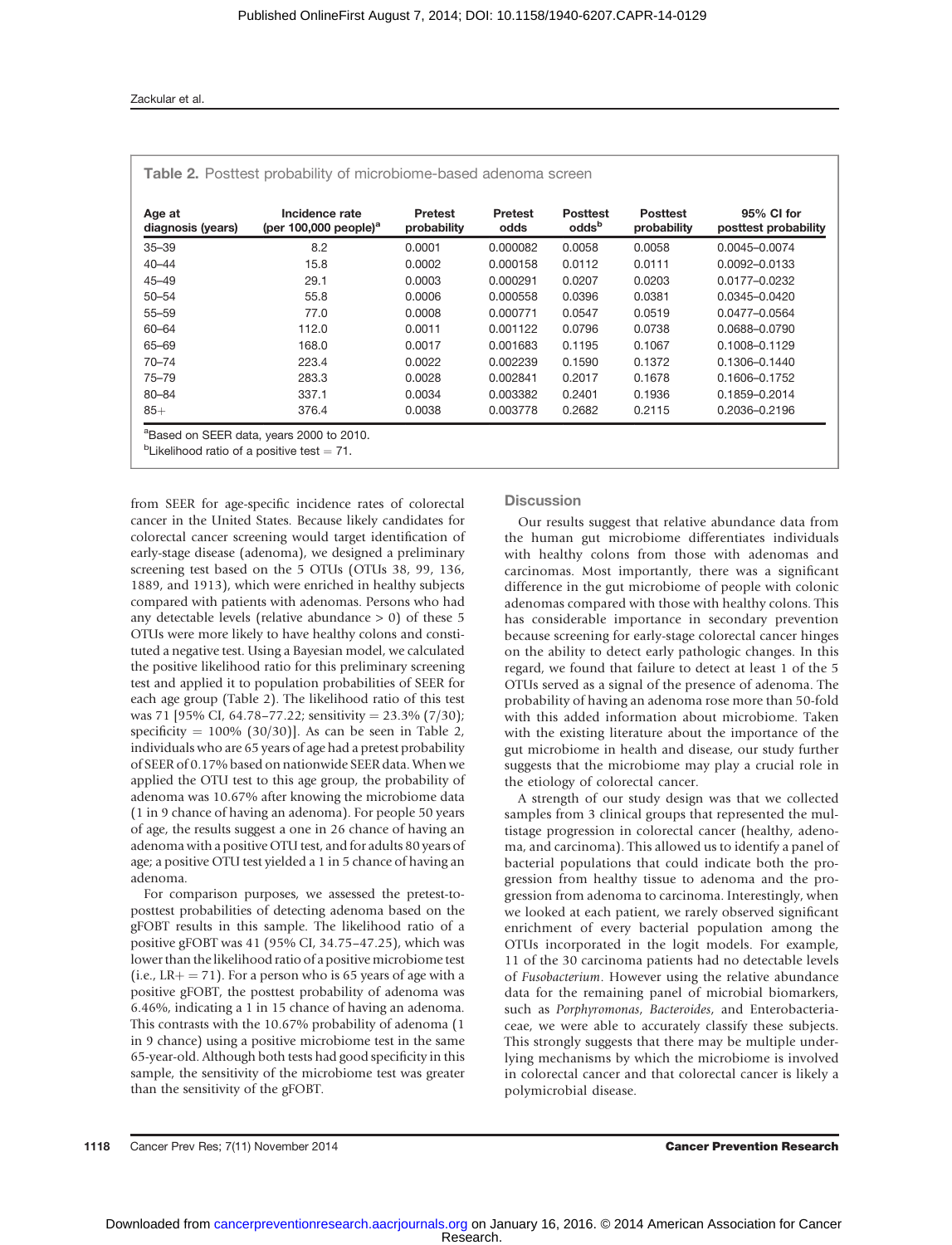Our findings are supported by previous evidence. Three research groups reported that Fusobacterium spp. were enriched on the surface of tumors compared with adjacent healthy tissue (22, 37, 38). Building upon these clinical studies, animal and tissue culture-based studies have provided evidence that Fusobacterium may contribute to tumor multiplicity through the recruitment of immune cells to tumors (22, 37). These mechanistic studies agree with our findings that Fusobacterium may be a marker for the presence of tumors. In addition, enterotoxigenic Bacteroides fragilis (ETBF), a pathogenic variant of a common commensal, has been shown to directly influence the development of colorectal cancer in murine genetic models through the production of a metalloprotease toxin (39). In our samples, subjects with carcinomas showed an increase in the relative abundance of one Bacteroides population (OTU 1882) compared with subjects with adenomas. However, PCR-based screens for the toxin producing genes did not reveal the presence of ETBF. In addition, we observed a significant decrease in the relative abundance of Bacteroides populations (OTUs 1889 and 1913) associated with the advancement of tumorigenesis. Finally, a polyketide synthetase operon from Escherichia coli was shown to influence the progression of tumors using a murine model of inflammationderived tumorigenesis (21, 23). Although we did see an enrichment for non–E. coli Enterobacteriaceae in the carcinoma subjects relative to the healthy subjects, we were unable to detect significant differences in the relative abundance of E. coli across the 3 clinical groups.

It is tempting to speculate on the enrichment of Fusobacterium and Porphyromonas spp. in subjects with colorectal cancer. Both of these bacterial taxa are common commensals of the mouth and a wealth of literature has linked them to chronic inflammation and periodontal disease (40, 41). It is possible that the mouth is a reservoir for these pathogens, allowing for colonization of the gastrointestinal tract under abnormal environmental conditions. During colorectal carcinogenesis, dramatic physiologic changes occur in the microenvironment of colonic lesions (42). Tumor-associated fluxes in nutrients and shifts in inflammatory mediators may favor colonization by opportunistic pathogens such as Fusobacterium and Porphyromonas. As demonstrated by Kostic and colleagues, colonization by such pathogens can support the development and progression of colorectal cancer (22, 37). We were unable to detect a significant association between either population and carcinoma severity or location. Additional studies are needed to examine how and at what stage these bacterial populations are affecting the development of colorectal cancer and how they may be linked to the oral microbiome and related to oral disease.

As highlighted above, there is a clear association with the enrichment of pathogenic bacterial populations and colon tumorigenesis; however, in this study we emphasize that the depletion of potentially protective bacteria likely plays a similar role colorectal cancer pathology. We identified several bacterial populations that were significantly depleted in colorectal cancer. Individuals with both adenomas and carcinomas showed a dramatic loss in OTUs associated with the genera Clostridium and Bacteroides, and the family Lachnospiraceae (43–45). Each of these bacterial taxa are well known producers of short chain fatty acids (SCFA) in the colon. SCFAs are important microbial metabolites that supply nutrients to colonocytes and help maintain epithelial health and homeostasis. Specifically, the SCFA, butyrate, has been shown to have substantial antitumorigenenic properties, including the ability to inhibit tumor cell proliferation, initiate apoptosis in tumor cells (46), and mediate T-regulatory cell homeostasis (44). Loss of these important bacterial populations in concert with an enrichment of pathogenic populations likely plays a synergistic role in potentiating tumorigenesis.

Although our results are important, there are limitations to the investigation. A larger, more diverse sample of individuals is needed to augment and validate our findings. Furthermore, although our study clearly demonstrates the viability of using the gut microbiome as a biomarker for colorectal cancer, we cannot assess the bacterial populations' role in causation or the mechanisms by which these populations affect the development and progression of colorectal cancer. Regardless, the feasibility, lack of invasive procedures, ability to be complement existing screening methods (e.g., gFOBT), and the strength of signal seen in this study support the further investigation and application of microbial biomarkers from stool as a method for colorectal cancer screening.

# Disclosure of Potential Conflicts of Interest

No potential conflicts of interest were disclosed.

#### Authors' Contributions

Conception and design: J.P. Zackular, M.T. Ruffin IV, P.D. Schloss Development of methodology: J.P. Zackular, M.A.M. Rogers, P.D. Schloss Acquisition of data (provided animals, acquired and managed patients, provided facilities, etc.): J.P. Zackular, M.T. Ruffin IV, P.D. Schloss Analysis and interpretation of data (e.g., statistical analysis, biostatistics, computational analysis): J.P. Zackular, M.A.M. Rogers, M.T. Ruffin IV, P.D. Schloss

Writing, review, and/or revision of the manuscript: J.P. Zackular, M.A.M. Rogers, M.T. Ruffin IV, P.D. Schloss

Administrative, technical, or material support (i.e., reporting or organizing data, constructing databases): P.D. Schloss Study supervision: M.T. Ruffin IV, P.D. Schloss

#### Acknowledgments

The authors thank the Great Lakes-New England Early Detection Research Network for providing the fecal samples that were used in this study.

### Grant Support

The analysis described in this study was supported by grants from the National Institutes of Health to P. Schloss (R01HG005975 and P30DK034933) and M. Ruffin (5U01CA86400).

The costs of publication of this article were defrayed in part by the payment of page charges. This article must therefore be hereby marked advertisement in accordance with 18 U.S.C. Section 1734 solely to indicate this fact.

Received April 21, 2014; revised June 4, 2014; accepted June 26, 2014; published OnlineFirst August 7, 2014.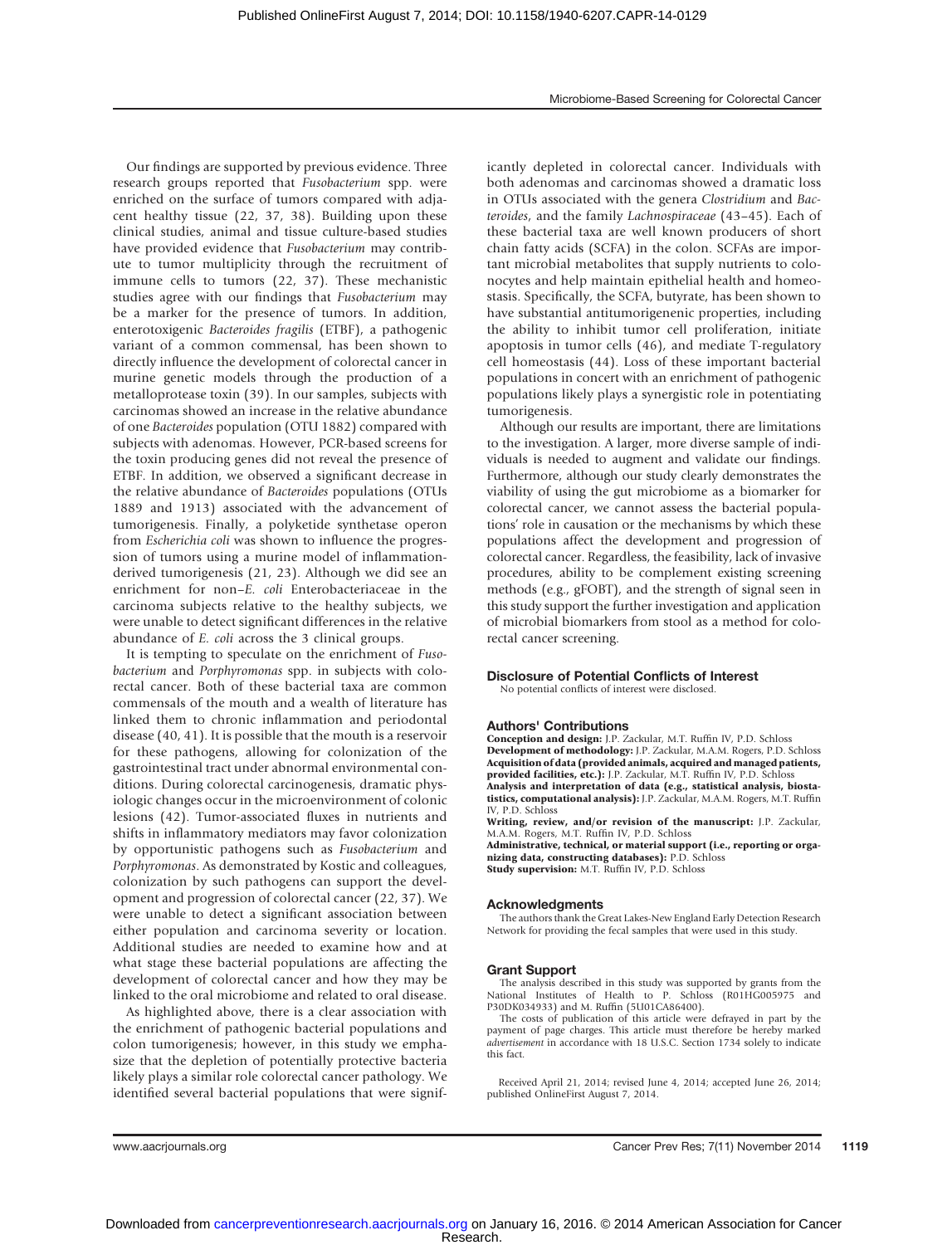### Zackular et al.

# **References**

- 1. Parkin DM, Bray F, Ferlay J, Pisani P. Global cancer statistics, 2002. CA Cancer J Clin 2005;55:74–108.
- 2. Fearon ER. Molecular genetics of colorectal cancer. Annu Rev Pathol 2011;6:479–507.
- 3. Levin B, Lieberman DA, McFarland B, Smith RA, Brooks D, Andrews KS, et al. Screening and surveillance for the early detection of colorectal cancer and adenomatous polyps, 2008: a joint guideline from the American Cancer Society, the US Multi-Society Task Force on Colorectal Cancer, and the American College of Radiology. CA Cancer J Clin 2008;58:130–60.
- 4. Surveillance, Epidemiology, and End Results (SEER) Program Research Data (1973–2010),. released April 2013 based on the November 2012 submission ed: National Cancer Institute, DCCPS, Surveillance Research Program, Surveillance Systems Branch
- 5. Whitlock EP, Lin JS, Liles E, Beil TL, Fu R. Screening for colorectal cancer: a targeted, updated systematic review for the U.S. Preventive Services Task Force. Ann Intern Med 2008;149:638–58.
- 6. Benson AB 3rd. Epidemiology, disease progression, and economic burden of colorectal cancer. J Manag Care Pharm 2007;13:S5–18.
- 7. Ling BS, Moskowitz MA, Wachs D, Pearson B, Schroy PC. Attitudes toward colorectal cancer screening tests. J Gen Intern Med 2001; 16:822–30.
- 8. Joseph DA, King JB, Miller JW, Richardson LCCenters for Disease C, et al. Prevalence of colorectal cancer screening among adults— Behavioral Risk Factor Surveillance System, United States, 2010. MMWR Morb Mortal Wkly Rep 2012;61 Suppl:51–6.
- 9. Howden L, Meyer J. Age and sex composition: 2010. 2010 Census Briefs: US Department of Commerce, US Census Bureau; 2012.
- 10. Collins JF, Lieberman DA, Durbin TE, Weiss DGVeterans Affairs Cooperative Study G. Accuracy of screening for fecal occult blood on a single stool sample obtained by digital rectal examination: a comparison with recommended sampling practice. Ann Intern Med 2005; 142:81–5.
- 11. Young GP, St John DJ, Winawer SJ, Rozen P WHO (World Health Organization) and OMED (World Organization for Digestive Endoscopy). Choice of fecal occult blood tests for colorectal cancer screening: recommendations based on performance characteristics in population studies: a WHO (World Health Organization) and OMED (World Organization for Digestive Endoscopy) report. Am J Gastroenterol 2002;97: 2499–507.
- 12. Hardcastle JD, Chamberlain JO, Robinson MH, Moss SM, Amar SS, Balfour TW, et al. Randomised controlled trial of faecal-occult-blood screening for colorectal cancer. Lancet 1996;348:1472–7.
- 13. Mandel JS, Church TR, Bond JH, Ederer F, Geisser MS, Mongin SJ, et al. The effect of fecal occult-blood screening on the incidence of colorectal cancer. N Engl J Med 2000;343:1603–7.
- 14. Mandel JS, Church TR, Ederer F, Bond JH. Colorectal cancer mortality: effectiveness of biennial screening for fecal occult blood. J Natl Cancer Inst 1999;91:434–7.
- 15. Chambers WM, Warren BF, Jewell DP, Mortensen NJ. Cancer surveillance in ulcerative colitis. Br J Surg 2005;92:928–36.
- 16. Huxley RR, Ansary-Moghaddam A, Clifton P, Czernichow S, Parr CL, Woodward M. The impact of dietary and lifestyle risk factors on risk of colorectal cancer: a quantitative overview of the epidemiological evidence. Int J Cancer 2009;125:171–80.
- 17. Larsson SC, Rafter J, Holmberg L, Bergkvist L, Wolk A. Red meat consumption and risk of cancers of the proximal colon, distal colon and rectum: the Swedish Mammography Cohort. Int J Cancer 2005; 113:829–34.
- 18. Turnbaugh PJ, Ley RE, Mahowald MA, Magrini V, Mardis ER, Gordon JI. An obesity-associated gut microbiome with increased capacity for energy harvest. Nature 2006;444:1027–31.
- 19. Manichanh C, Rigottier-Gois L, Bonnaud E, Gloux K, Pelletier E, Frangeul L, et al. Reduced diversity of faecal microbiota in Crohn's disease revealed by a metagenomic approach. Gut 2006;55: 205–11.
- 20. Zackular JP, Baxter NT, Iverson KD, Sadler WD, Petrosino JF, Chen GY, et al. The gut microbiome modulates colon tumorigenesis. MBio 2013;4:e00692–13.
- 21. Arthur JC, Perez-Chanona E, Muhlbauer M, Tomkovich S, Uronis JM, Fan TJ, et al. Intestinal inflammation targets cancer-inducing activity of the microbiota. Science 2012;338:120–3.
- 22. Kostic AD, Chun E, Robertson L, Glickman JN, Gallini CA, Michaud M, et al. Fusobacterium nucleatum potentiates intestinal tumorigenesis and modulates the tumor-immune microenvironment. Cell Host Microbe 2013;14:207–15.
- 23. Sobhani I, Tap J, Roudot-Thoraval F, Roperch JP, Letulle S, Langella P, et al. Microbial dysbiosis in colorectal cancer (CRC) patients. PLoS ONE 2011;6:e16393.
- 24. Wang T, Cai G, Qiu Y, Fei N, Zhang M, Pang X, et al. Structural segregation of gut microbiota between colorectal cancer patients and healthy volunteers. ISME J 2012;6:320-9.
- 25. Ahn J, Sinha R, Pei Z, Dominianni C, Wu J, Shi J, et al. Human gut microbiome and risk for colorectal cancer. J Natl Cancer Inst 2013; 105:1907–11.
- 26. O'Brien CL, Allison GE, Grimpen F, Pavli P. Impact of colonoscopy bowel preparation on intestinal microbiota. PLoS ONE 2013;8: e62815.
- 27. Kozich JJ, Westcott SL, Baxter NT, Highlander SK, Schloss PD. Development of a dual-index sequencing strategy and curation pipeline for analyzing amplicon sequence data on the MiSeq Illumina sequencing platform. Appl Environ Microbiol 2013;79: 5112–20.
- 28. Schloss PD, Westcott SL, Ryabin T, Hall JR, Hartmann M, Hollister EB, et al. Introducing mothur: Open-source, platform-independent, community-supported software for describing and comparing microbial communities. Appl Environ Microbiol 2009;75:7537–41.
- 29. Pruesse E, Quast C, Knittel K, Fuchs BM, Ludwig W, Peplies J, et al. SILVA: a comprehensive online resource for quality checked and aligned ribosomal RNA sequence data compatible with ARB. Nucleic Acids Res 2007;35:7188–96.
- 30. Edgar RC, Haas BJ, Clemente JC, Quince C, Knight R. UCHIME improves sensitivity and speed of chimera detection. Bioinformatics 2011;27:2194–200.
- 31. Wang Q, Garrity GM, Tiedje JM, Cole JR. Naive Bayesian classifier for rapid assignment of rRNA sequences into the new bacterial taxonomy. Appl Environ Microbiol 2007;73:5261–7.
- 32. Segata N, Izard J, Waldron L, Gevers D, Miropolsky L, Garrett WS, et al. Metagenomic biomarker discovery and explanation. Genome Biol 2011;12:R60.
- 33. DeLong ER, DeLong DM, Clarke-Pearson DL. Comparing the areas under two or more correlated receiver operating characteristic curves: a nonparametric approach. Biometrics 1988;44:837–45.
- 34. Isaksson A, Wallman M, Goransson H, Gustafsson MG. Cross-validation and bootstrapping are unreliable in small sample classification. Pattern Recogn Lett 2008;29:1960–5.
- 35. Linnet K. A review on the methodology for assessing diagnostic tests. Clin Chem 1988;34:1379–86.
- 36. Jeffreys H. An invariant form for the prior probability in estimation problems. Proc R Soc Lond A Math Phys Sci 1946;186:453–61.
- 37. Rubinstein MR, Wang X, Liu W, Hao Y, Cai G, Han YW. Fusobacterium nucleatum promotes colorectal carcinogenesis by modulating E-cadherin/b-catenin signaling via its FadA adhesin. Cell Host Microbe 2013;14:195–206.
- 38. Castellarin M, Warren RL, Freeman JD, Dreolini L, Krzywinski M, Strauss J, et al. Fusobacterium nucleatum infection is prevalent in human colorectal carcinoma. Genome Res 2012;22:299–306.
- 39. Sears CL, Islam S, Saha A, Arjumand M, Alam NH, Faruque AS, et al. Association of enterotoxigenic Bacteroides fragilis infection with inflammatory diarrhea. Clin Infect Dis 2008;47:797–803.
- 40. Signat B, Roques C, Poulet P, Duffaut D. Fusobacterium nucleatum in periodontal health and disease. Curr Issues Mol Biol 2011;13: 25–36.
- 41. Deshpande RG, Khan M, Genco CA. Invasion strategies of the oral pathogen Porphyromonas gingivalis: implications for cardiovascular disease. Invasion Metastasis 1998;18:57–69.
- 42. Peddareddigari VG, Wang D, Dubois RN. The tumor microenvironment in colorectal carcinogenesis. Cancer Microenviron 2010;3:149–66.

1120 Cancer Prev Res; 7(11) November 2014 Cancer Prevention Research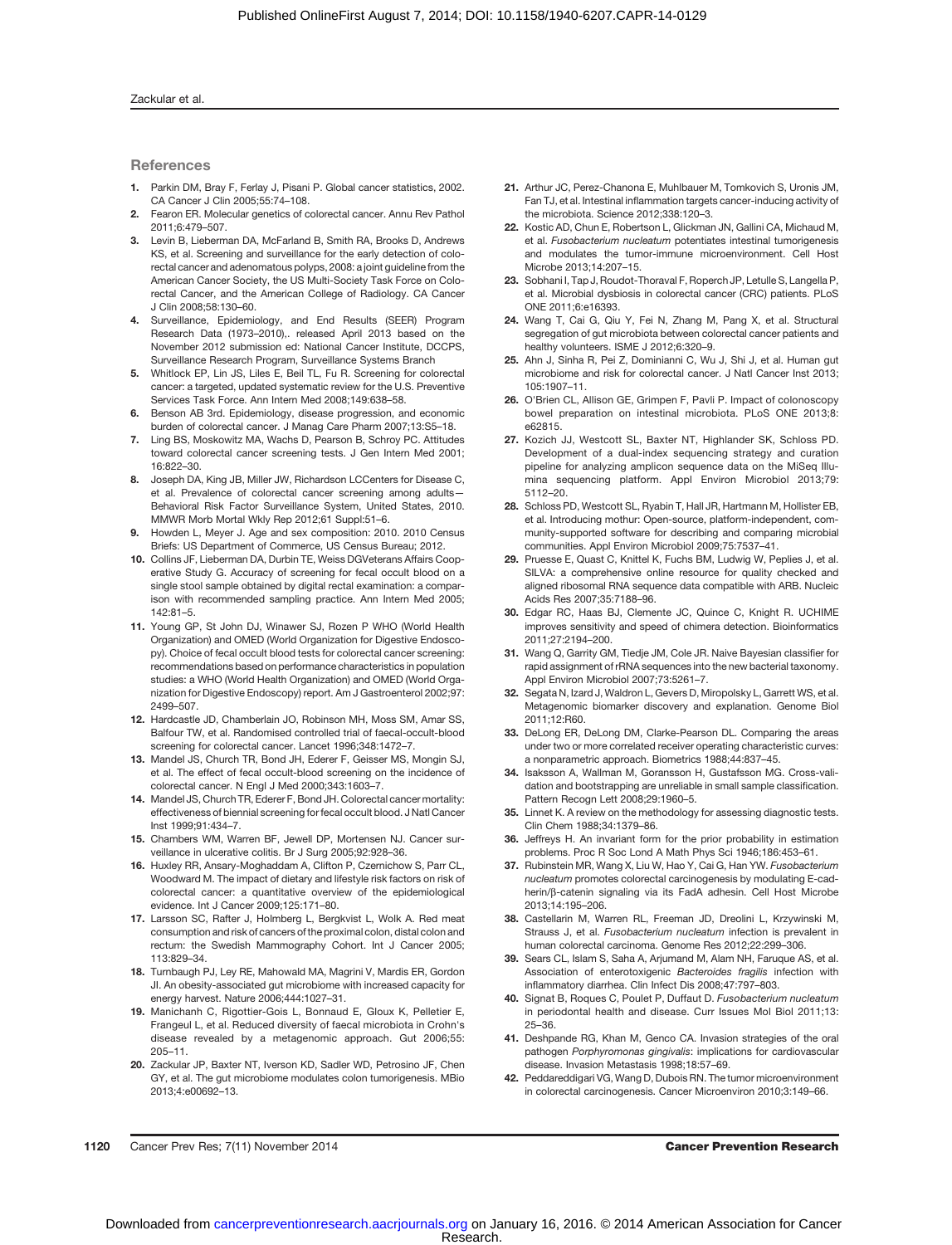## Microbiome-Based Screening for Colorectal Cancer

- 43. Atarashi K, Tanoue T, Shima T, Imaoka A, Kuwahara T, Momose Y, et al. Induction of colonic regulatory T cells by indigenous Clostridium species. Science 2011;331:337–41.
- 44. Smith PM, Howitt MR, Panikov N, Michaud M, Gallini CA, Bohlooly Y M, et al. The microbial metabolites, short-chain fatty acids, regulate colonic Treg cell homeostasis. Science 2013;341:569–73.
- 45. Round JL, Mazmanian SK. Inducible Foxp3+ regulatory T-cell development by a commensal bacterium of the intestinal microbiota. Proc Natl Acad Sci U S A 2010;107:12204–9.
- 46. Ruemmele FM, Schwartz S, Seidman EG, Dionne S, Levy E, Lentze MJ, et al. Butyrate induced Caco-2 cell apoptosis is mediated via the mitochondrial pathway. Gut 2003;52:94–100.